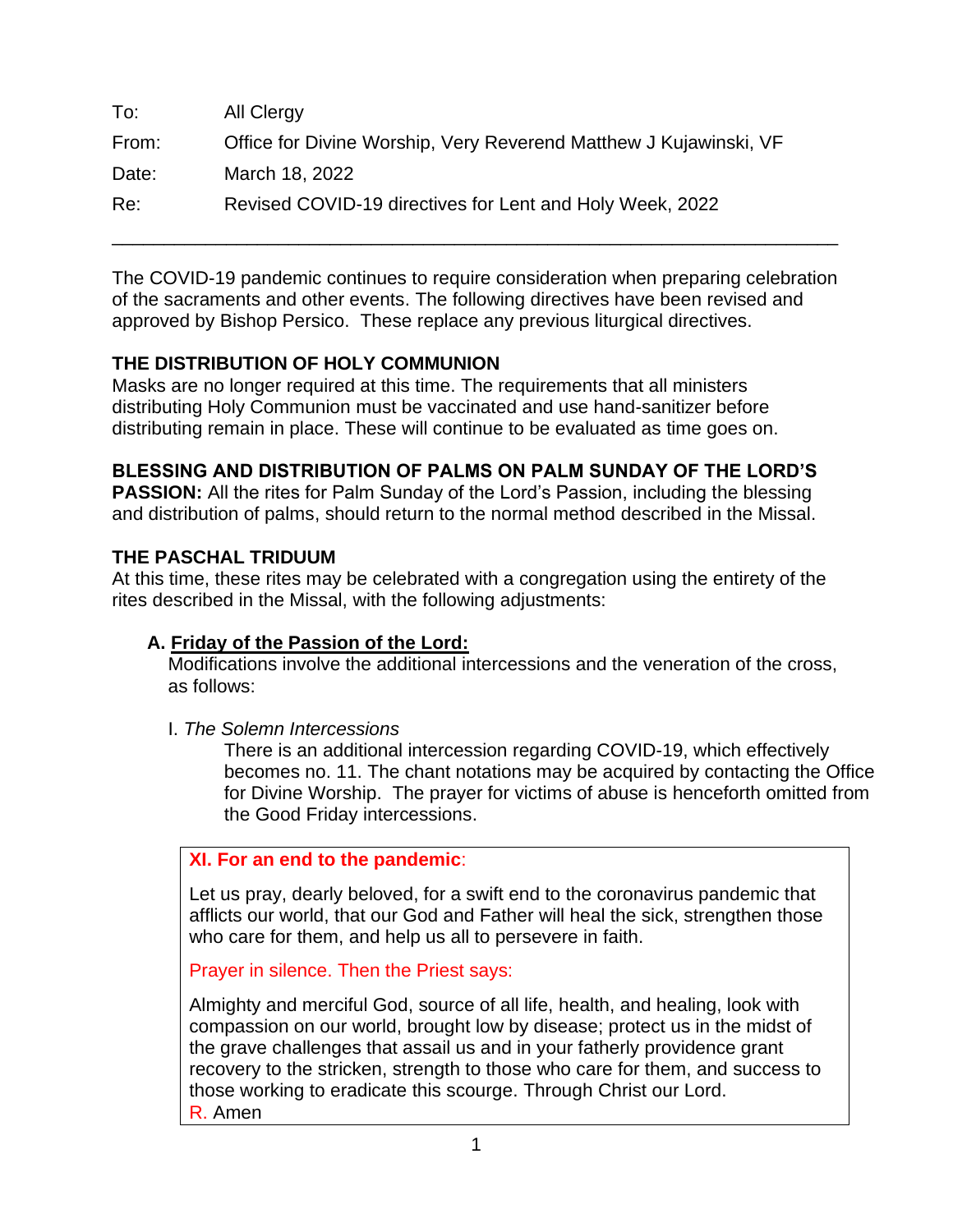#### II. *The Adoration of the Holy Cross*

Once the showing of the cross has taken place, the people adore the cross in one of two ways:

- 1. The minister holds the cross aloft for a time allowing the people to venerate the cross from their place in the pews.
- 2. The people may process forward to venerate the cross with a bow or a genuflection but not by touching or kissing the cross.

Once the veneration is complete, the cross is placed between two candles. Following the Service of the Lord's Passion, the cross is left in church between two candles for veneration but should be arranged so it cannot be touched.

#### **B. Easter Sunday of the Resurrection of the Lord:**

I. *The Easter Vigil in the Holy Night*

Modifications include the celebration of baptism and distribution of holy water.

Effective from the conclusion of the Easter Vigil onward, the use of holy water in fonts is once again permitted in the Diocese of Erie. In light of this fact, please note the following adaptations:

The Blessing of Water:

In the Roman liturgy, blessed salt is traditionally added to newly blessed water; this remains an option for Sundays as seen in Appendix II of the Roman Missal, no. 3. Especially in light of COVID-19, we recommend the use of this custom.

If any of the water at the Easter Vigil will be drawn for use in the holy water fonts, we recommend the addition of blessed salt to the holy water before placing it in the fonts. This can be done after Mass. Other than salt, nothing else (e.g., bleach, algae killer, etc.) is to be added to the holy water.

The blessing of salt, which can be done beforehand, is found in Appendix II of the Roman Missal #3:

We humbly ask you, almighty God be pleased in your faithful love to bless + this salt you have created, for it was you who commanded the prophet Elisha to cast salt into water, that impure water might be purified. Grant, O Lord, we pray, that, wherever this mixture of water and salt is sprinkled, every attack of the enemy may be repulsed, and your Holy Spirit may be present to keep us safe at all times. Through Christ our Lord.

The salt is added to the blessed water without saying anything.